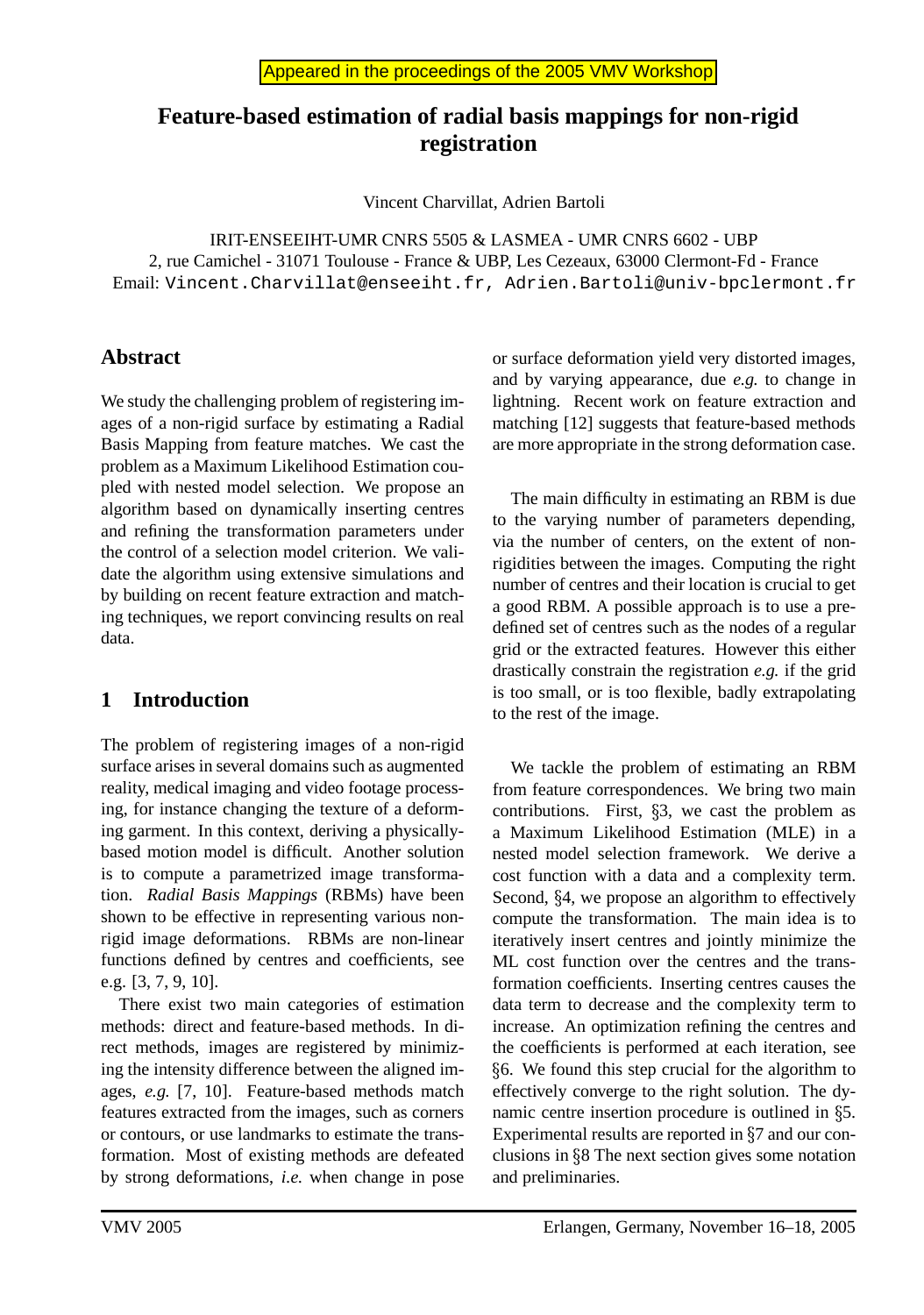#### **2 Notation and preliminaries**

We briefly overview the Radial Basis Mappings (RBMs). For more details, see *e.g.* [3, 7, 10]. A  $\mathbb{R}^2 \to \mathbb{R}^2$  RBM is defined by a basis function  $\phi$ , *e.g.* the Thin-Plate Spline kernel  $\phi(\eta) = \eta^2 log(\eta)$ , a set of l centres  $\mathbf{q}_k$  and a  $(l+3) \times 2$  coefficient matrix  $H^{\top} = (W^{\top} \quad A)$  as:

$$
m(\mathbf{x}) = \bar{\mathbf{A}}\mathbf{x} + \mathbf{t} + \sum_{k=1}^{l} \mathbf{w}_k \phi(||\mathbf{x} - \mathbf{q}_k||). \quad (1)
$$

Parameters  $A_{2\times 3} = (\bar{A} + \mathbf{t})$  control the affine part. The non-rigid part is a sum of  $l$  weighted terms with coefficients  $\mathbf{w}_k^{\mathsf{T}} = (w_k^x - w_k^y)$ , of the basis function applied to the distance between  $\bf{x}$  and the centres  $q_k$ .

#### **3 A Model Selection Approach**

Constructing an automatic non-rigid registration algorithm raises hard steps since the number of centres *l* as well as their locations  $q_k$  and the coefficients H are unknown. We use a Maximum Likelihood (ML) and nested model selection approach. Let  $\mathbf{x}_i \leftrightarrow \mathbf{x}'_i$  be the *n* measured point matches. Assuming that the noise on image point position is Gaussian centred and i.i.d., our goal is to minimize the following cost function:

$$
G = \underbrace{\frac{1}{n} \sum_{i=1}^{n} \|m(\hat{\mathbf{x}}_i) - \mathbf{x}'_i\|^2 + \|\hat{\mathbf{x}}_i - \mathbf{x}_i\|^2}_{J_Q^2} + \sigma^2 P,
$$
\n(2)

over corrected point positions  $\hat{\mathbf{x}}_i$  in the first image, the centres  $q_k$  and the coefficient matrix H of the transformation. We define  $J<sub>o</sub>$  as the *data term* and V as the *complexity term*.

There exist many model selection criteria for balancing the residual and the degrees of freedom of the model. Most of them are based on statistical and information-theoretic criteria. The most widely used criteria are the Akaike's criterion (AIC) and the Minimum Description Length  $(MDL)^1$ :

$$
\mathrm{P}_{\mathrm{AIC}} = 2k \ \ \mathrm{P}_{\mathrm{gMDL}} = -klog(\sigma^2),
$$

where  $k$  is the number of degrees of freedom of the transformation (proportional to  $l$  in our case and depending on the effective unknown values: the  $q_k$ 

- 1. Initialization: compute an initial affine transformation.
- 2. Initial centres: insert 4 centres, see §5.  $l \leftarrow 4$ .
- 3. Refinement: refine the centre positions and the transformation coefficients, see  $66$ .
- 4. Model selection: if the cost function (2) decreases insert a new centre  $(l + l + 1)$ . see 5) and loop on 3 else stop.

Table 1: The proposed registration algorithm.

may be included as unknowns). The noise level  $\sigma^2$  cannot be simply estimated from the residuals since an interpolating transformation is reached by increasing the number of centres, causing  $\sigma$  to vanish. We rather estimate  $\sigma$  based on the uncertainty of the feature extractor. The following table shows the criteria compared in our experiments:

| <b>Criterion</b> | Complexity term $P$            | Reference |
|------------------|--------------------------------|-----------|
| AIC              | 2k                             |           |
| CAIC             | $k(logn + 1)$                  | 121       |
| <b>BIC</b>       | 2klog(n)                       | 161       |
| MDL              | $rac{1}{2}klog(n)$             | 18 I      |
| gMDL             | $\overline{-k \log(\sigma^2)}$ |           |

#### **4 Algorithm Overview**

We propose an algorithm to minimize the cost function (2) based on *dynamic centre insertion*. The idea is, starting from a rigid affine transformation, to iteratively insert new centres to increase the extent of non-rigidy until it becomes irrelevant. We optimize both the tranformation coefficients and the centre positions at each iteration. The algorithm is summarized in table 1. Described in the next section is the dynamic centre insertion procedure. More details on the computation of the coefficient matrix and the centres, given their number  $l$ , are given in  $§6.$ 

#### **5 Dynamic centre insertion**

When inserting a centre, we have to choose its position according to some criterion. One may think of some heuristic procedures. In the context of intensity-based direct methods, [10] proposes to insert the center by considering peaks in the differ-

<sup>&</sup>lt;sup>1</sup>We present the geometric MDL (gMDL) due to [8].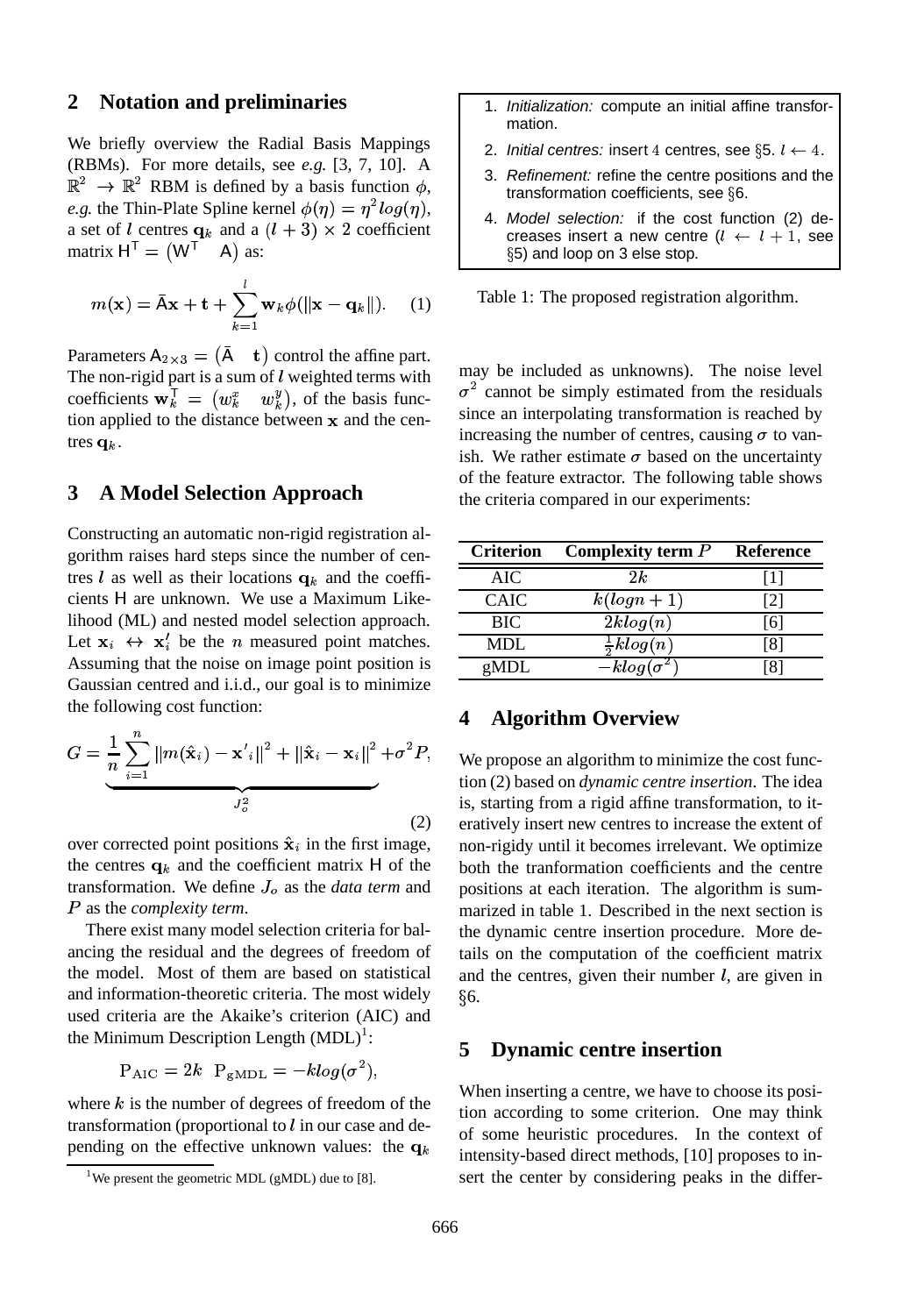ence image. Experiments show that this method can not be directly employed in the feature-based case. This is due to the leveraging and averaging effects in the least-squares estimation of the initial affine transformation. Spreading out the centres uniformly in the image is another possible heuristic insertion procedure. Without prior knowledge about the transformation, a uniform distribution is used.

Both previous heuristic solutions tend to overfit the global transformation since the first inserted centers may be badly located. We propose to use a global optimization method proposed by Nelder and Mead in 1965, see *e.g.* [11]. It uses a simplex in the parameter space, for instance a triangle in  $\mathbb{R}^2$ , to search a globally optimal solution. Each vertex is associated with a value of the criterion to be optimized so that the vertices are sorted. The Nelder-Mead algorithm heuristically improves the worst vertex. Several elementar yet general operations such as reflection, expansion, contraction of the vertices drive the search. This update procedure is repeated until the variance of the cost function or the volume of the simplex fall below a threshold. In our implementation the optimization is performed over the centre positions  $(2l)$  parameters) and the criterion is the registration error  $J_t$  computed with the linear estimate of H for a candidate set of centres. The side-conditions  $P^TW = 0$  are enforced using numerical elimination via QR decomposition of matrix  $W$  [4].

## **6 Estimation Given the Number of Centres**

When the number  $l$  of centres is fixed, the complexity term  $P$  of the cost function (2) becomes irrelevant.

#### **6.1 Linear Estimation**

We propose to minimize an approximation to the ML data term  $J<sub>o</sub>$ , over the coefficients H, given by the least-squares transfer error  $J_t$ :

$$
J_t^2 = \frac{1}{n} \sum_{i=1}^n ||m(\mathbf{x}_i) - \mathbf{x}'_i||^2 = ||(K \ P) H - P'||^2,
$$
\n(3)

where the *i*-th row of P is  $(\mathbf{x}_i^T \quad 1)$  and the  $(i, c)$ th entry of K is  $\phi(\|\mathbf{x}_i - \mathbf{q}_c\|)$ . Ensuring the side



Figure 1: *Simulated data: the reference image and injected transformation represented by the black grid.*

conditions  $P'W = 0$  is important to get a wellbehaved transformation [3]. We employ a QRbased method to solve the resulting constrained linear least squares problem [4].

#### **6.2 Maximum Likelihood Refinement**

Given the initial solution, we minimize  $J<sub>o</sub>$  over the centres and coefficients. The Levenberg-Marquardt algorithm is used, adapted to exploit the sparse block structure of the Jacobian matrix. We use the netlib software ODRPACK which implements the Boggs *et al.* algorithm [5].

#### **7 Experimental Results**

#### **7.1 Simulated data**

The aim of these experiments is to validate the algorithm and determinate conditions under which it converges. As figure 1 shows, we inject a transformation  $\hat{m}$  involving  $l = 7$  centers to an image. The  $15 \times 15$  grid illustrate the deformation and serves as ground-truth. Uniformly chosen correspondences  $\{x_i \leftrightarrow x'_i = \hat{m}(x_i)\}$  are shown by blue circles, independently corrupted with a gaussian centred noise with standard deviation  $\sigma$ .

distances between these transferred nodes and the ence grid is transferred on the second image. The Figure 2 shows a correct estimation of the nonrigidities thanks to model selection. At each iteration an estimate with increasing degrees of freedom is provided (affine model at iteration 1, 4 centres inserted at iteration 2 and one more centre for each following step). For each estimate the refertarget ones give the ground truth error. The small noise level allows a good superimposition between the  $J<sub>o</sub>$  blue plot and this ground thruth. Both AIC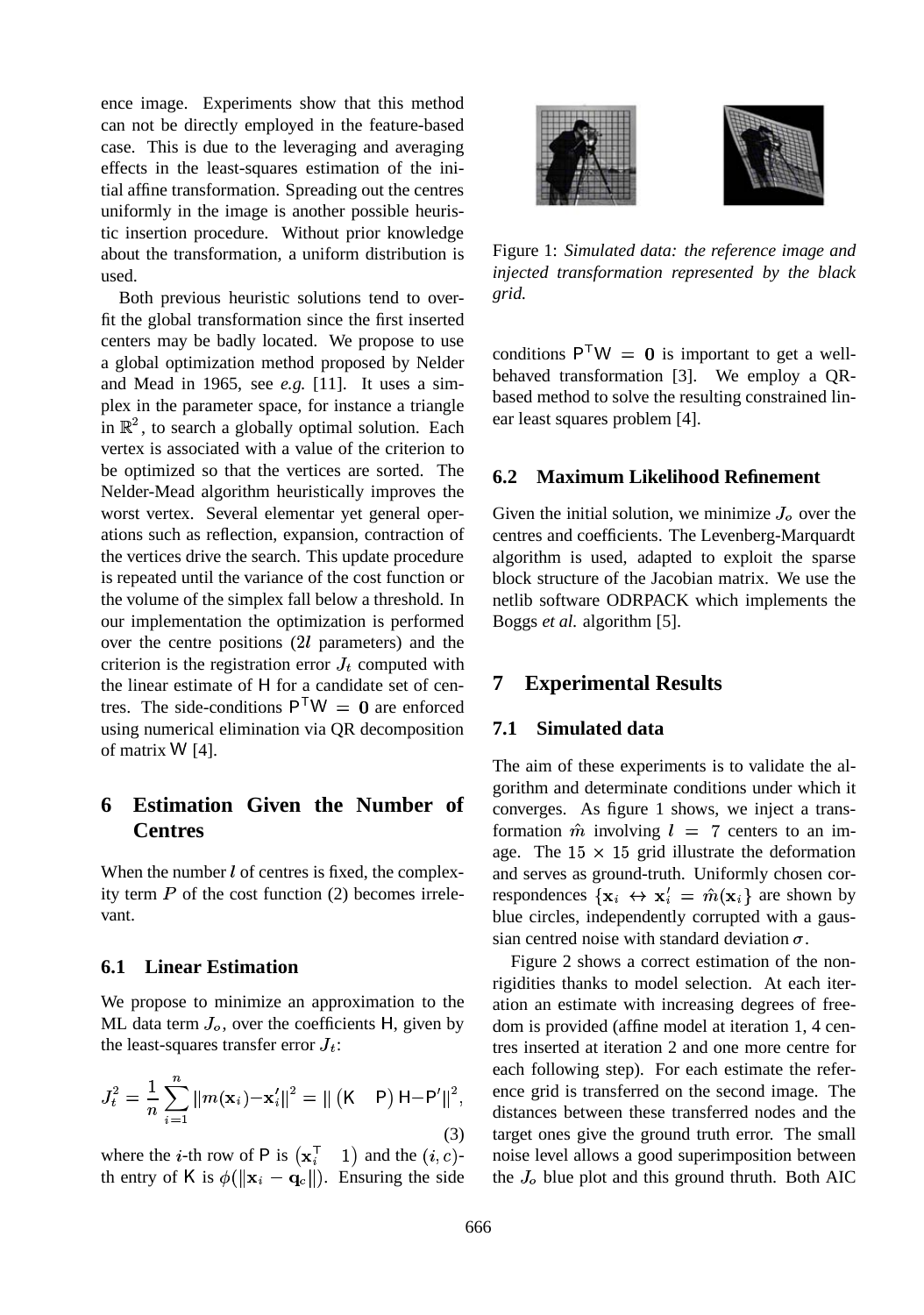

Figure 2: *Simulated data* ( $\sigma = 0.5$  pixel). trans*fer error and ground truth are similar (lowest plots) and model selection criteria perform well (hightest plots)*

| $\sigma = 0.4$ |          |         |        |         |  |  |
|----------------|----------|---------|--------|---------|--|--|
| Criteria       | Underfit | Correct | $+1/2$ | Overfit |  |  |
| AIC            | 0%       | 40%     | 42%    | 18%     |  |  |
| <b>CAIC</b>    | 2%       | 45%     | 46%    | 7%      |  |  |
| <b>BIC</b>     | 4%       | 59%     | 34%    | 3%      |  |  |
| MDL            | 0%       | 41%     | 39%    | 20%     |  |  |
| gMDL           | 0%       | 55%     | 27%    | 18%     |  |  |

Table 2: Results with  $\sigma = 0.4$ 

and gMDL criteria detect the correct dof  $(l = 7)$ the 5-th iteration.

The following tables (tables 2 and 3) report some results about the fitted transformations after extensive simulations (averages over 50 runs). For a moderate noise ( $\sigma \leq 0.5$  pixels) most of the criteria perform well.

We notice that all criteria tend to overfit the data. The worst criteria is this case are AIC, MDL and gMDL.If we increase the noise level ( $\sigma \geq 1$  pixel) most criteria become very unstable: AIC and MDL underfit and overfit, CAIC and BIC underfit and gMDL largely overfit the data. In the light of these results, we recommend CAIC or BIC if the noise variance is subpixel and CAIC if the noise is strong than a pixel.

| $\sigma = 1.2$ |          |         |        |         |  |  |
|----------------|----------|---------|--------|---------|--|--|
| Criteria       | Underfit | Correct | $+1/2$ | Overfit |  |  |
| <b>AIC</b>     | 12%      | 39%     | 37%    | 12%     |  |  |
| <b>CAIC</b>    | 21%      | 48%     | 30%    | 1%      |  |  |
| <b>BIC</b>     | 37%      | 57%     | 6%     | 0%      |  |  |
| MDL            | 12%      | 40%     | 37%    | 11%     |  |  |
| gMDL           | 0%       | 1%      | 31%    | 68%     |  |  |

Table 3: Results with  $\sigma = 1.2$ 



Figure 3: *The 'baby carpet' image pair.*

#### **7.2 Real data**

7) at been computed to assess the performance. These er-We apply our algorithm to the images shown in figures 3 and 6. These images were acquired by crumpling some patterned materials. The extracted features, shown on figure 4, are the affine covariant features of [12]. Visually the registrations, shown on figures 5 and 7, are satisfying. A registration error (obtained from manual landmark selection) has rors are below 3 pixels in average and confirm good visual results.



Figure 4: *Extracted affine covariant features.*